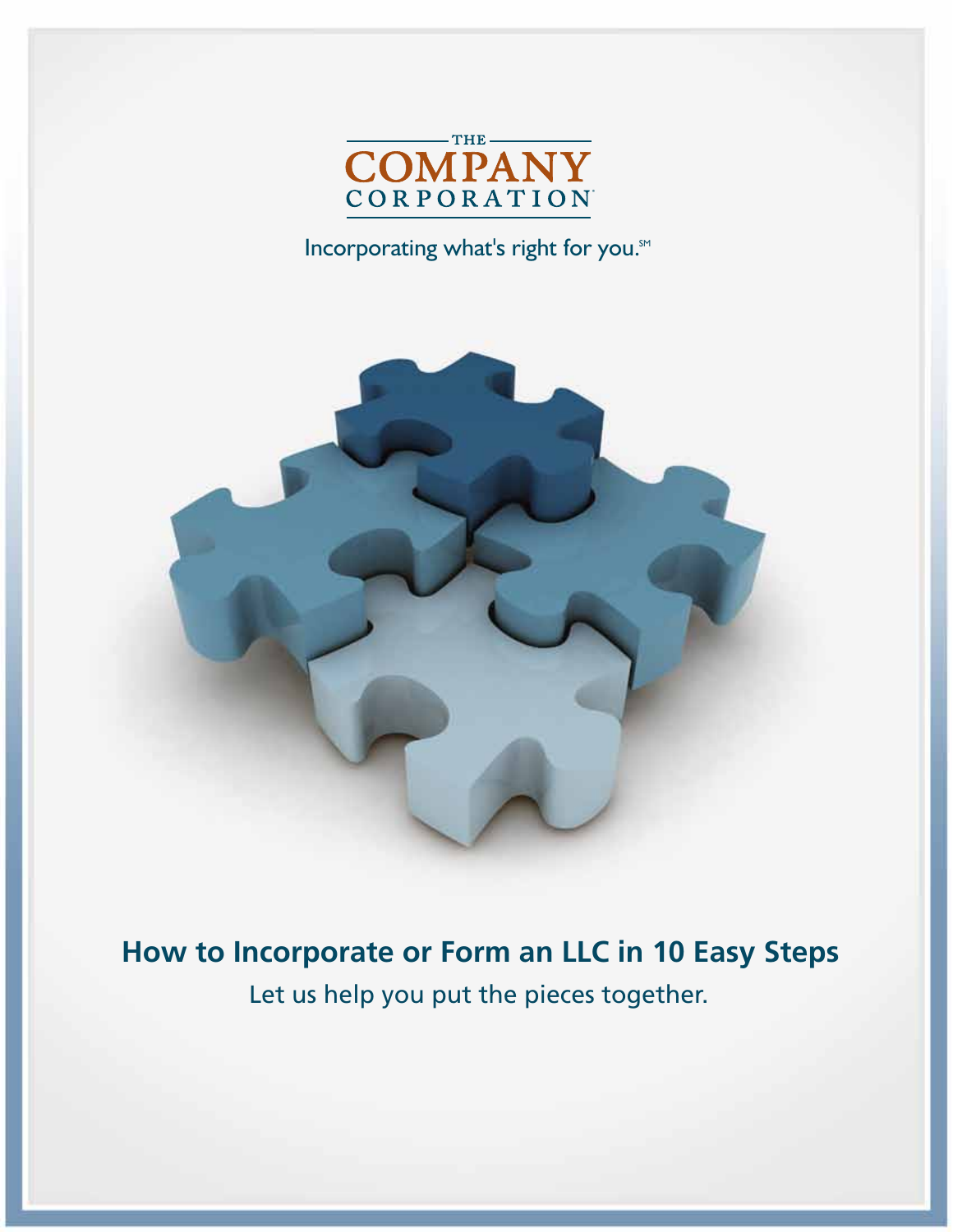## Dear Business Owner:

Congratulations! By requesting this guide from The Company Corporation®, you've taken your first step toward protecting your personal assets and building business credibility.

 When we refer to "incorporating," we mean the act of creating a new corporation under the laws of a particular state. Some people also use the term "incorporating" to refer to the formation of a Limited Liability Company (LLC).

This guide will help you understand the benefits of incorporating, the differences between corporations and LLCs, and the process for forming your own business.

We promise to make that process as smooth as possible. We've helped hundreds of thousands of business owners just like you incorporate or form an LLC.

Request your business formation online at www.incorporate.com or speak with a Business Specialist over the phone for more personalized service.

Let's get started.

Sincerely,

Darlful

David Gilardi GENERAL MANAGER

*P.S. If you have any questions or want to speed up the process, call one of our Business Specialists at 800-209-0128 or visit www.incorporate.com.*

*The Company Corporation is a service company. It does not provide legal advice, and its services are not a substitute for advice from a licensed attorney.*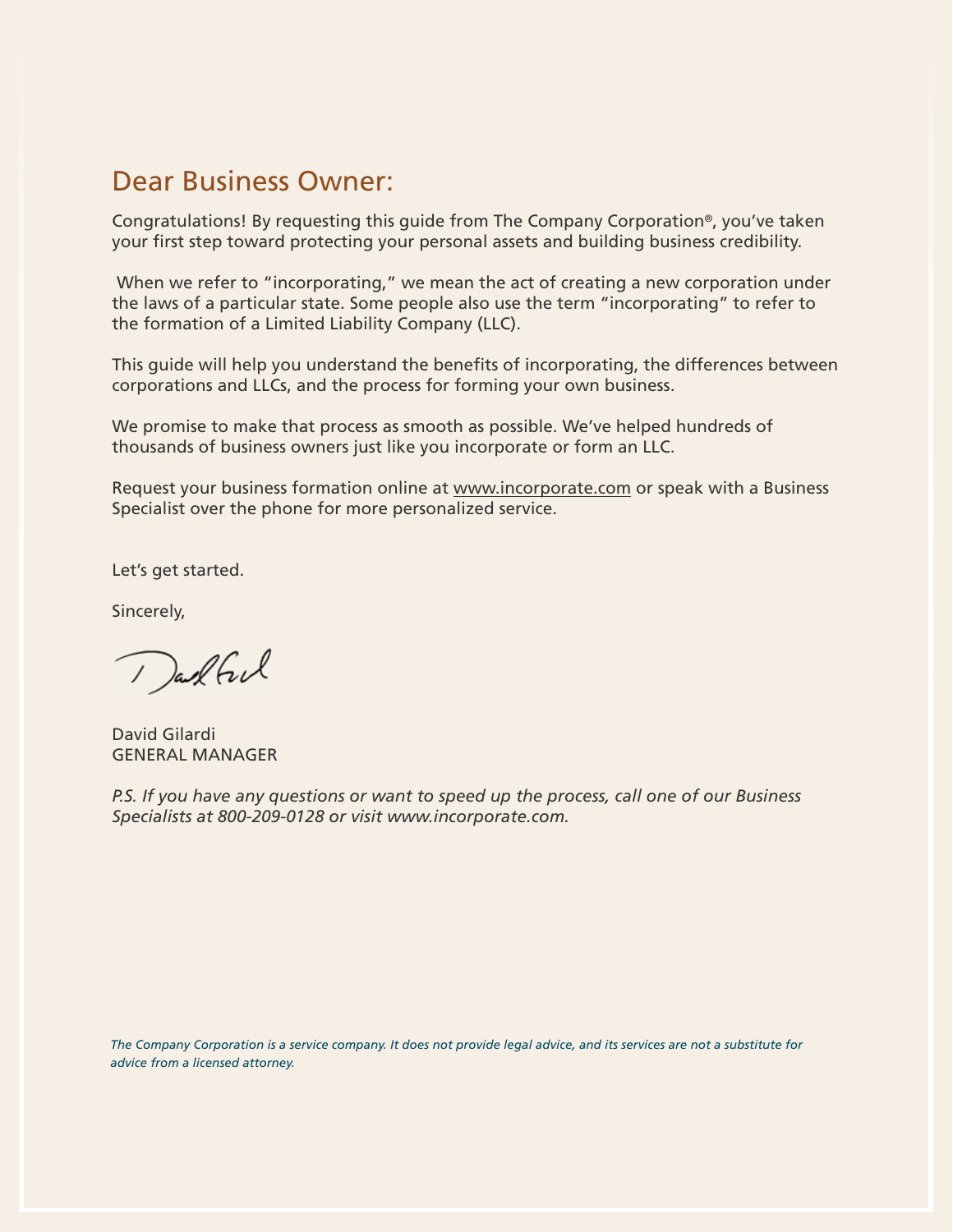# **Protect personal assets. Realize tax advantages. Give your business more credibility.**

These are just some of the benefits you'll get after you incorporate or form an LLC with The Company Corporation<sup>®</sup>.

| To decide if this is the right move for you, answer these questions:                                                    |     |           |  |
|-------------------------------------------------------------------------------------------------------------------------|-----|-----------|--|
|                                                                                                                         | Yes | <b>No</b> |  |
| 1. Do you want to protect your personal assets (your home, car, savings, etc.)<br>from lawsuits against your business?? |     |           |  |
| 2. Does or will your business:<br>a. Sell goods or services to the public and/or other businesses?                      |     |           |  |
| b. Bring customers into your office or store?                                                                           |     |           |  |
| c. Have employees?                                                                                                      |     |           |  |
| d. Take on debt?                                                                                                        |     |           |  |
| 3. Are you entering into a business with family members or friends?                                                     |     |           |  |
| 4. Do you, or will you, have investors or partners?                                                                     |     |           |  |
| 5. Would you like the option to raise capital through the sale of stock?                                                |     |           |  |

If you answered "Yes" to any of these questions, you're ready to start the process to incorporate or form an LLC.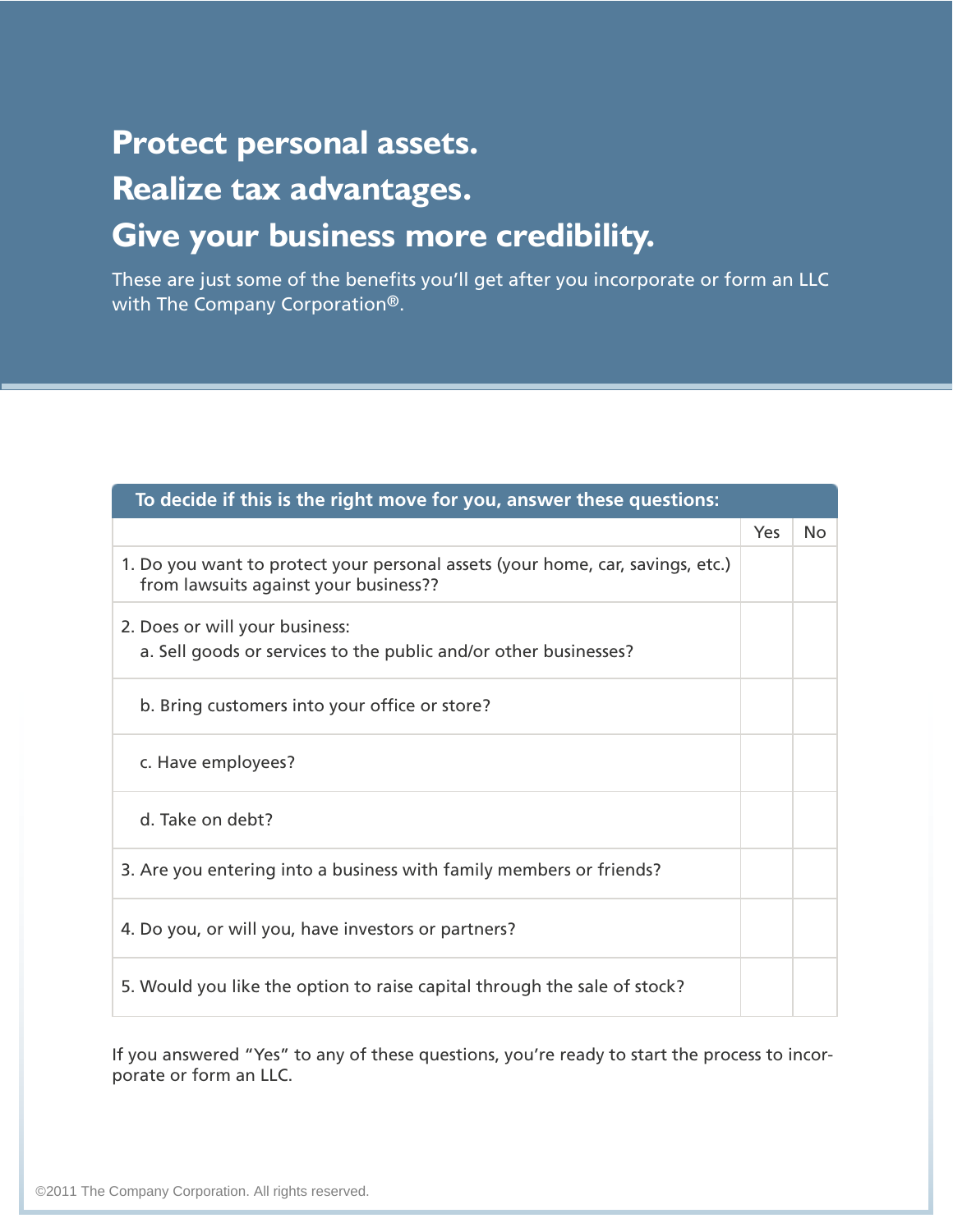Your name is your first connection to your customers. It's also the first step toward making your dream a reality.

### Step 1: Choose a Business Name

Have a piece of paper? Have a pen? If so, great. You'll want to make notes as you read through the steps on the following pages. This will make it fast and easy to start the process toward incorporating or forming an LLC when you call a Business Specialist or visit us online at www.incorporate.com.

#### **How to select a name.**

Many businesses select a name that identifies the type of service and products offered or highlights a unique benefit or attribute of their business. For example, a business owner who sells spicy hot dogs might want to name the business "Red Hot Dogs" or "Firedogs." Two more examples of developing names for companies come from John and Jane — who represent small business owners on the path to success.



Meet John ...

*" After a few successful investments on the side, I started my own real estate investment company. Forming an LLC helped me keep my family's home and personal assets separate from my investment properties."*

In this example, John is the owner of FunHouse Real Estate, LLC. He chose this name because his investment properties are vacation properties ... houses to have fun in.

Meet Jane ...

*" I had big plans when I started and needed a way to raise capital, so I formed a corporation. Surprisingly, people took me more seriously when they saw 'INC.' at the end of the name."*

Jane, as another example, was one of the first computer experts to set up her own mobile PC repair business. Started in 1992, she now has a crew of six "techs" and two administrative staff. She chose the business name, "IT@home, Inc.," because her staff has the ability to visit customers' houses and diagnose and repair their computers on-site.

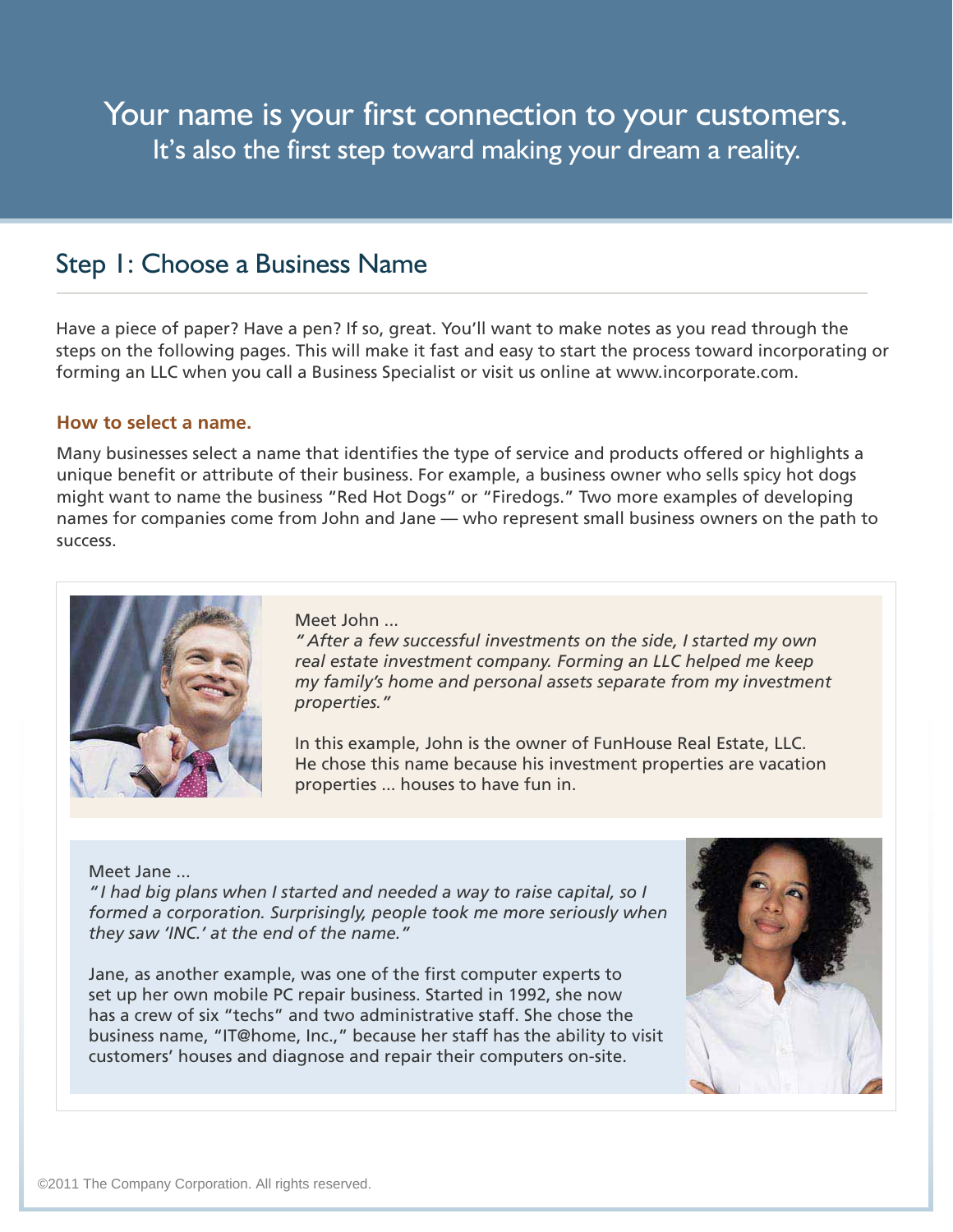## Step 2: Select the State Where You Want to Incorporate or Form Your LLC

Lots of businesses start small, but end up big. Many also start in one state, but don't always stay there. So let's figure out which state might be best for you.

#### **Conducting business in your home state?**

Most business owners choose to incorporate or form an LLC in the state in which they plan to conduct business. Typically, filing in your home state is the least complicated, especially if you plan to operate your business exclusively in your home state. Also, filing in your home state helps you avoid paying franchise taxes and filing annual reports in multiple states, and, generally, it costs less to incorporate or form an LLC locally.

#### **Conducting business in multiple states?**

Many companies conduct business throughout the U.S. and abroad. A business that has locations in multiple states may form a corporation or LLC in a single state and then "qualify to do business" in other states. This means companies must formally register, file annual reports, and pay annual fees to obtain authority to conduct business in those states and benefit from the laws of the state. The Company Corporation can assist you in qualifying your corporation or LLC and keeping track of corporate filing requirements in any state you choose.

#### **Are you located outside the United States?**

If you are located outside the United States, please call one of our Business Specialists in the U.S. at 302-636-5430 to form an LLC or incorporate in just 10 minutes.



John ...

*"Living in Virginia near the North Carolina border, and with properties in both states, it made the most sense for me to form my LLC in Virginia and qualify to do business in North Carolina."*

Jane ...

*"There's plenty of business for me in my city alone, so I just formed my corporation in my home state. If the business grows, I'll get The Company Corporation to help me qualify in other states, too."*

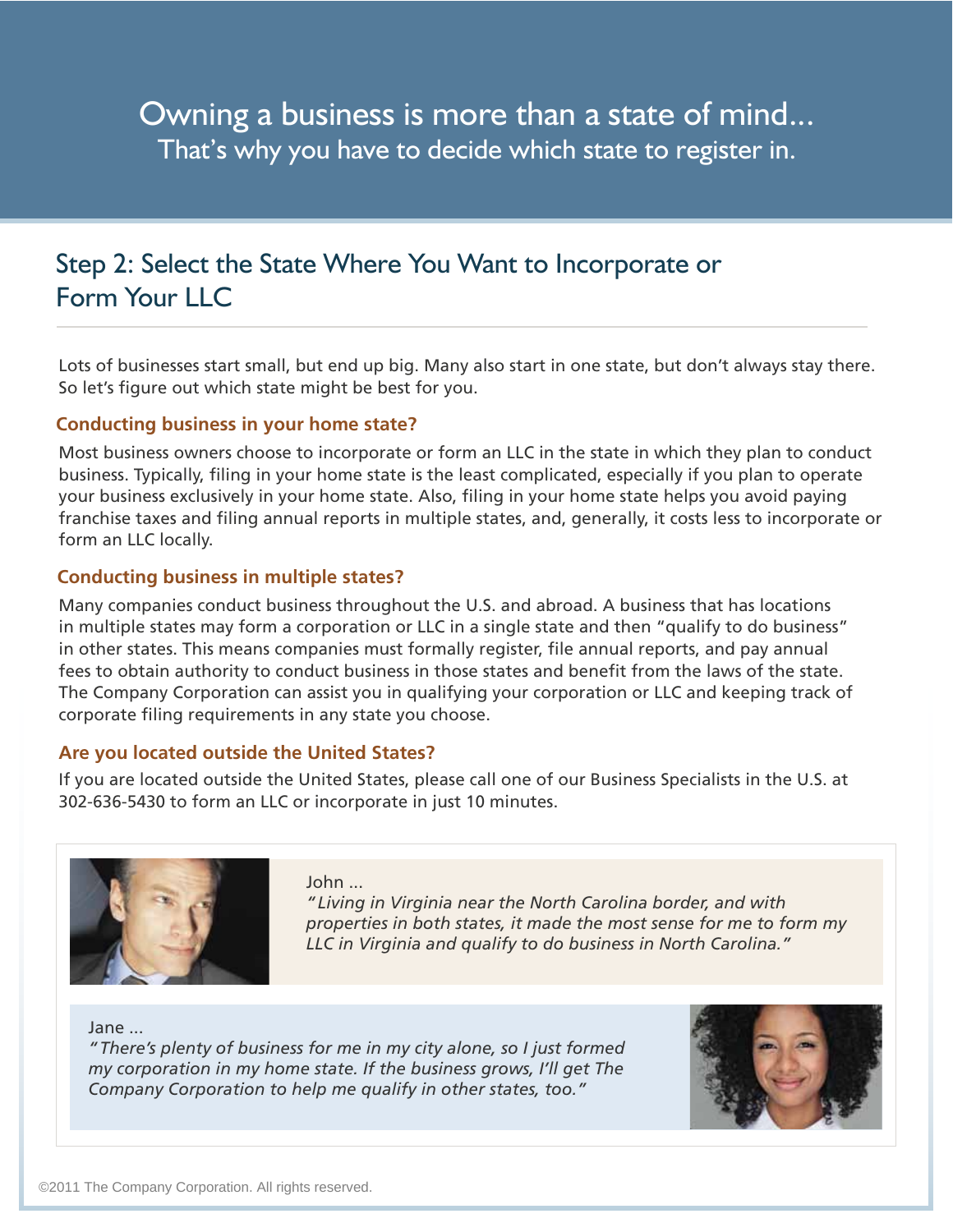## Just what should your company be... A corporation or an LLC?

## Step 3: Decide What Type of Company to Form, an LLC or Corporation

There is no one right answer to the question, "Should I form a corporation or an LLC?" It depends on your needs, your business plan, and many other factors.



John ...

*"I wanted to protect my personal assets, of course, but also liked how forming an LLC limited my paperwork."*

John, like many sole proprietors, preferred to form an LLC. As an LLC, his business can "pass through" profits and losses from the business to his personal income tax returns. The business profits are taxed as John's income, which enables him to avoid paying income taxes for the business, then paying income tax again on the money he receives from the business. John also preferred to form an LLC because it gave him more flexibility in ownership. He did not have to issue stock and is not required to hold annual meetings.

Jane ...

*"With the number of employees I have, it's better for my company to be incorporated. It gives me certain advantages for tax savings on health and retirement benefits that I wouldn't get as a sole proprietor."*



By forming a corporation, Jane protects her personal assets. But, she also formed her entity as a corporation in order to give her the ability to raise capital by selling stock in the company.

If you want to form an S-Corporation, Professional Corporation, or Non-Profit Corporation, please call one of our Business Specialists at 800-209-0128 to form your corporation in just 10 minutes. Learn more about the different entity types on our website **www.incorporate.com**.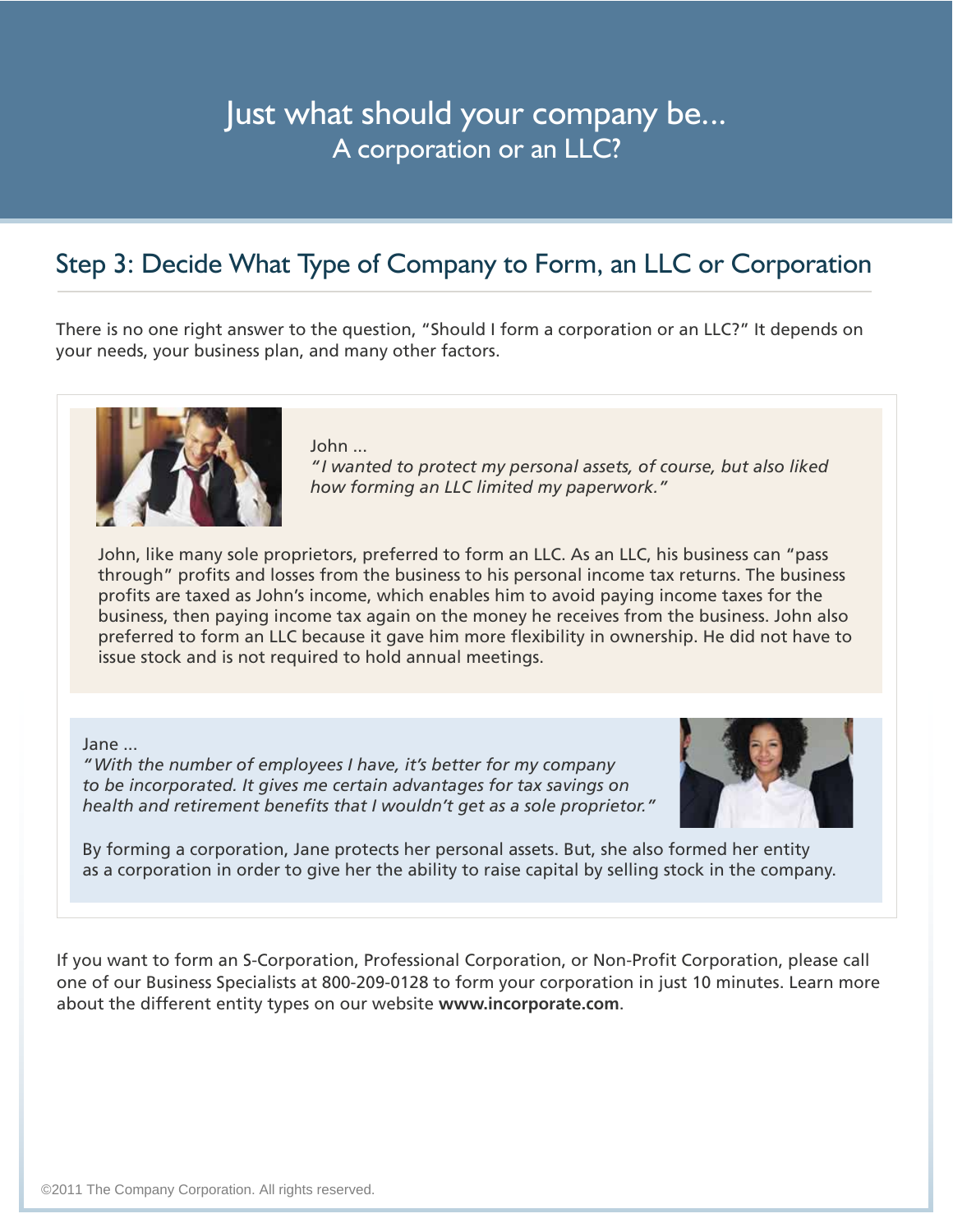## Butcher, baker, candlestick maker? What business are you in exactly?

### Step 4: Identify the Purpose of Your Company

We are often asked, "Why do I have to say what my company does?" The simplest answer is, "Because the state says you have to." But, more seriously, it helps states keep track of how many businesses are in what industries and categories. This information is helpful in economic development studies. Some states also use these classifications to issue tax identification numbers.



*You just give them a very general topic. I put 'computer services'."*

## Step 5: For LLCs Only

#### **If you plan to form a corporation, please move ahead to Step 6. Otherwise, indicate who will run your LLC and how long you plan to keep your LLC in business.**

Most of our customers choose "Perpetual," meaning they intend to keep their LLC open and operating indefinitely. If you plan to close your LLC on a certain date, you may wish to choose the other option. If at any time you wish to change your selection, we can help you file an amendment.



John ...

*"I chose 'Perpetual' in case some day my son wants to keep the business going. I did have a friend, though, who chose a dissolution date because he knew he was going to sell the property he bought after only one year."*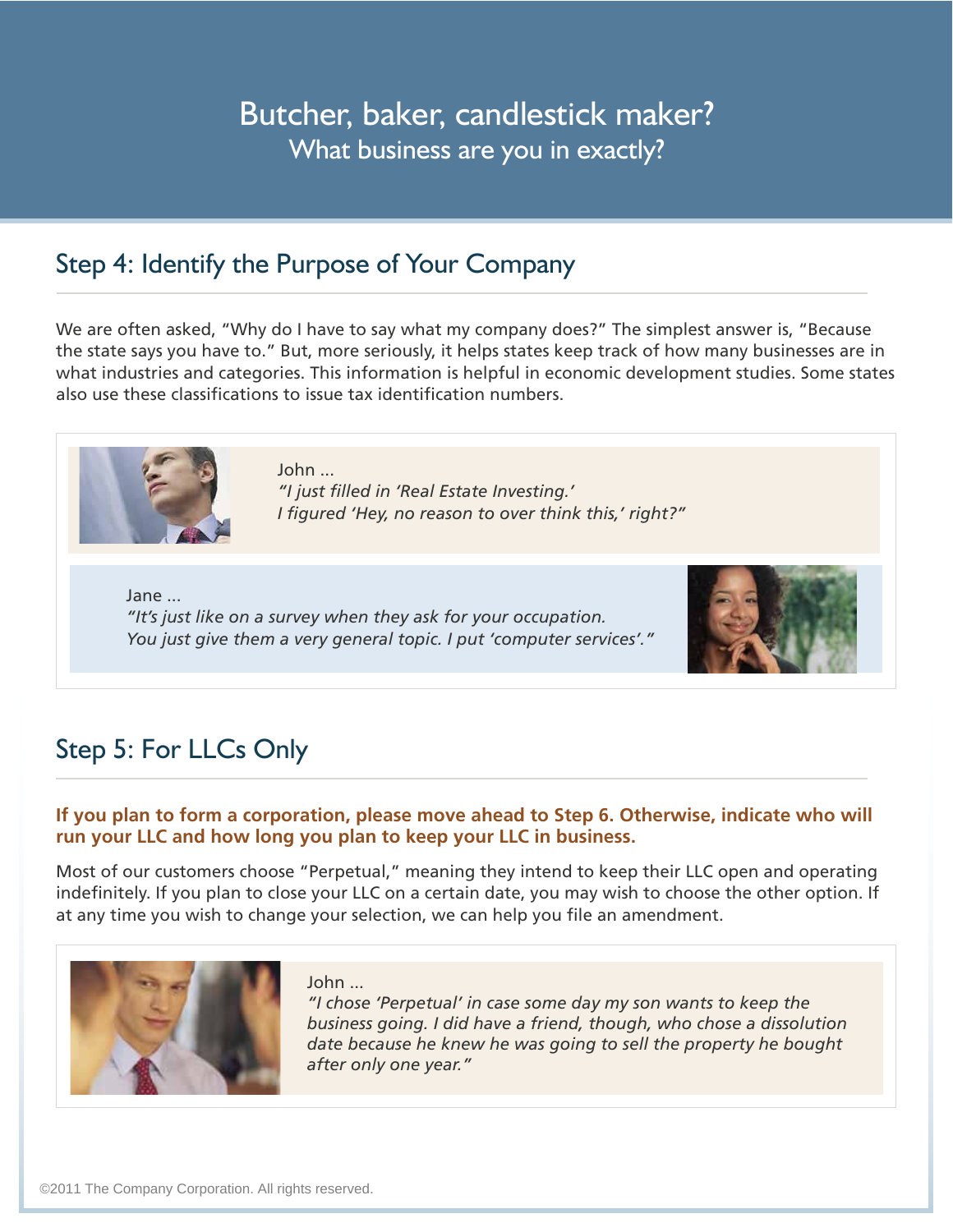## How long? How many? How much? Specific questions for LLCs and corporations.

### Step 6: For Corporations (Inc.) Only

### **If you plan to form an LLC, please skip ahead to Step 7.**

If you're forming a corporation, you'll need to determine the number of shares you want to have and their "par" value. Par value is the minimum amount for which a share of stock can be traded or sold, as stated in the Articles of Incorporation that we will create for you. Par value does not represent the share's actual market price or future earnings potential.

You can also choose to authorize stock with "no par value." This means the stock has no fixed price. The directors can determine a price for the stock whenever they decide to sell it. If you still have questions about this topic, please call a Business Specialist at 800-209-0128.

Jane...

*"This is one of the things I got stuck on. But authorizing 1,500 shares with no par value gave me the freedom to set a price for raising capital when the time was right."*



## Step 7: Identify at Least One Key Executive

At the time of filing, the state may require you to list the key executives of the company. Our customers generally pick the individuals who are creating the new company and will be immediately involved in its management. For LLCs, give the name of the person(s) who will run the company. For corporations, give the name of the director(s) of the company.



John ...

*"This was one of my proudest moments, when I put down on paper that I was the owner of my own LLC ..."*

If John's business grows, and he wishes to make his son or another colleague an owner, The Company Corporation can help him amend his operating agreement to reflect the new owner.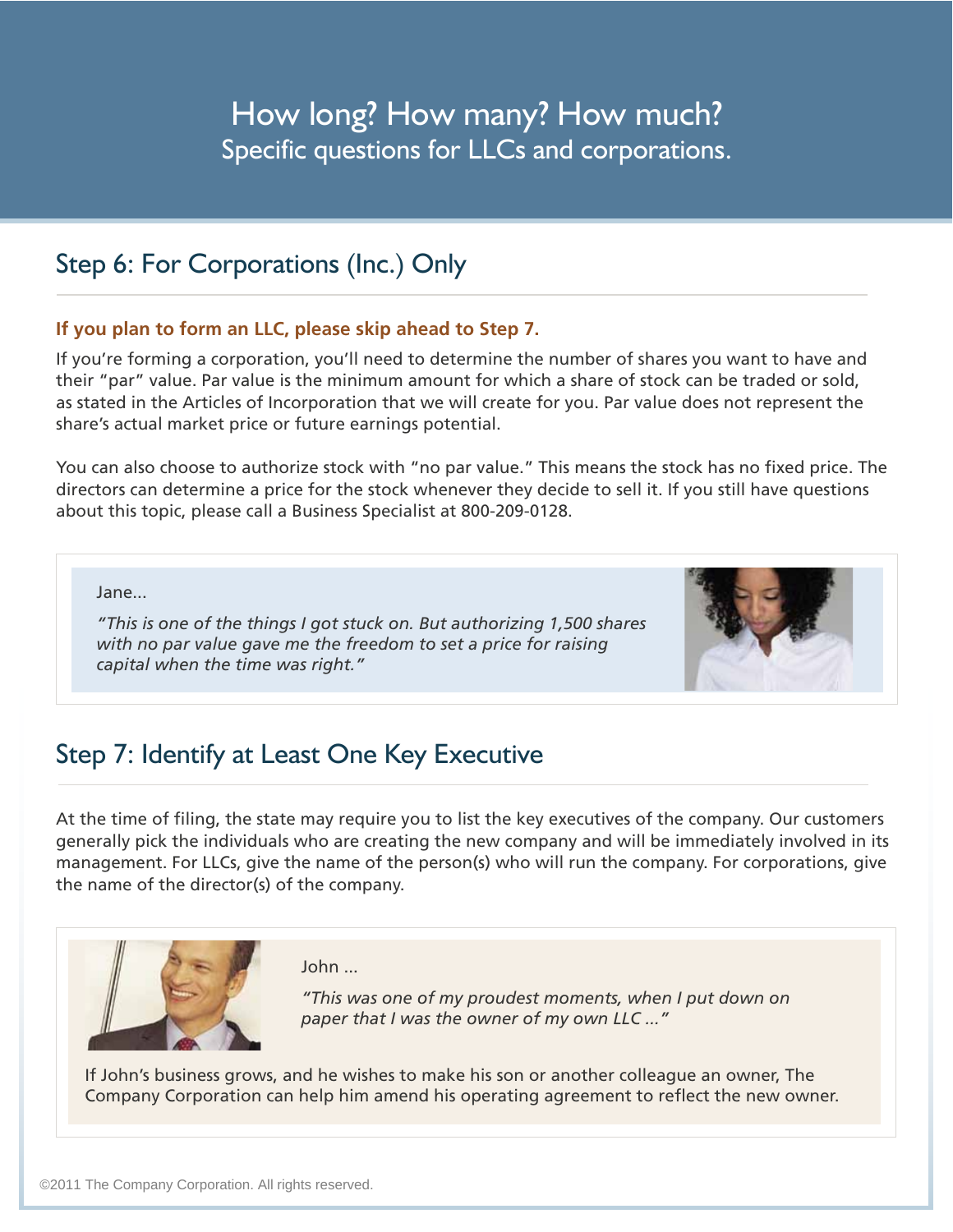## Congratulations! You're almost done.



Jane ...

*"When I started, I was the only director. Soon, I'll be adding two directors, and maybe even more as we continue to grow."*

As Jane's company grows, there is added responsibility. So, she is rewarding two of her top employees by making them directors and giving them a greater share in the business. While this may seem like more management for Jane, it's not a drain on her time because she regularly turns to The Company Corporation for help.

## Step 8: Write Down Your Address(es)

Provide us with your Shipping, Business, and Legal Address(es).

## Step 9: Choose a Package

Choose the business formation package that is right for your needs and budget.

| <b>Economy Package (starting at \$79):</b>                                                                                                                                                                                                                                                                                                                                                                                                                           | <b>Basic Package (starting at \$179):</b>                                                                                                                                                                                                                                                                                                                                                                                                                                                                                                                                                                                                         | <b>Complete Package (starting at \$199):</b>                                                                                                                                                                                                                                                                                                                                                                                                             |
|----------------------------------------------------------------------------------------------------------------------------------------------------------------------------------------------------------------------------------------------------------------------------------------------------------------------------------------------------------------------------------------------------------------------------------------------------------------------|---------------------------------------------------------------------------------------------------------------------------------------------------------------------------------------------------------------------------------------------------------------------------------------------------------------------------------------------------------------------------------------------------------------------------------------------------------------------------------------------------------------------------------------------------------------------------------------------------------------------------------------------------|----------------------------------------------------------------------------------------------------------------------------------------------------------------------------------------------------------------------------------------------------------------------------------------------------------------------------------------------------------------------------------------------------------------------------------------------------------|
| • We prepare and file the Articles<br>of Formation for your new<br>company<br>• Expedited filing service, if applicable<br>• Company Name Search and<br>reservation<br>• 6 months of Registered Agent<br>service<br>• Free subscription to our quarterly<br>e-newsletter<br>• \$50,000 Corporate Veil<br>Guarantee™<br>• 6 months of access to "My<br>Account," an online tool and<br>e-mail alert system to help you<br>manage government and legal<br>requirements | Includes Economy package contents<br>plus:<br>• 1 full year of Registered Agent<br>service<br>• Expedited Shipping via FedEx (once<br>documents are received back from<br>the state)<br>• Free publications- The Corporate<br>Minutes Book or LLC Handbook<br>• Corporate Kit including:<br>• Leatherette Zipper Binder<br>• Digital Media Holder<br>• Business Card Holder<br>• Customer Brass Nameplate on<br>Face<br>• Custom Mark Maker® Embosser<br>• 10 Custom Stock Certificates<br>• Custom Cover Sheets<br>• Set of 12 Tab Dividers<br>• Mylar-Reinforced Ledger Set<br>• 1 full year of access to our<br>exclusive "My Account" service | Includes Basic package content plus:<br>• TCC priority Handling<br>• Obtain Federal Employee ID<br>Number (EIN)<br>• Application for S-Corp Election<br>Form 2553 (optional)<br>• 3-Book Legal & Tax Reference<br>Library published by Nolo:<br>• Legal Forms for Starting &<br>Running a Small Business (w/ 60+<br>forms & CD-ROM)<br>• Tax Savvy for Small Business<br>(includes 18 forms)<br>• Legal Guide for Starting &<br>Running a Small Business |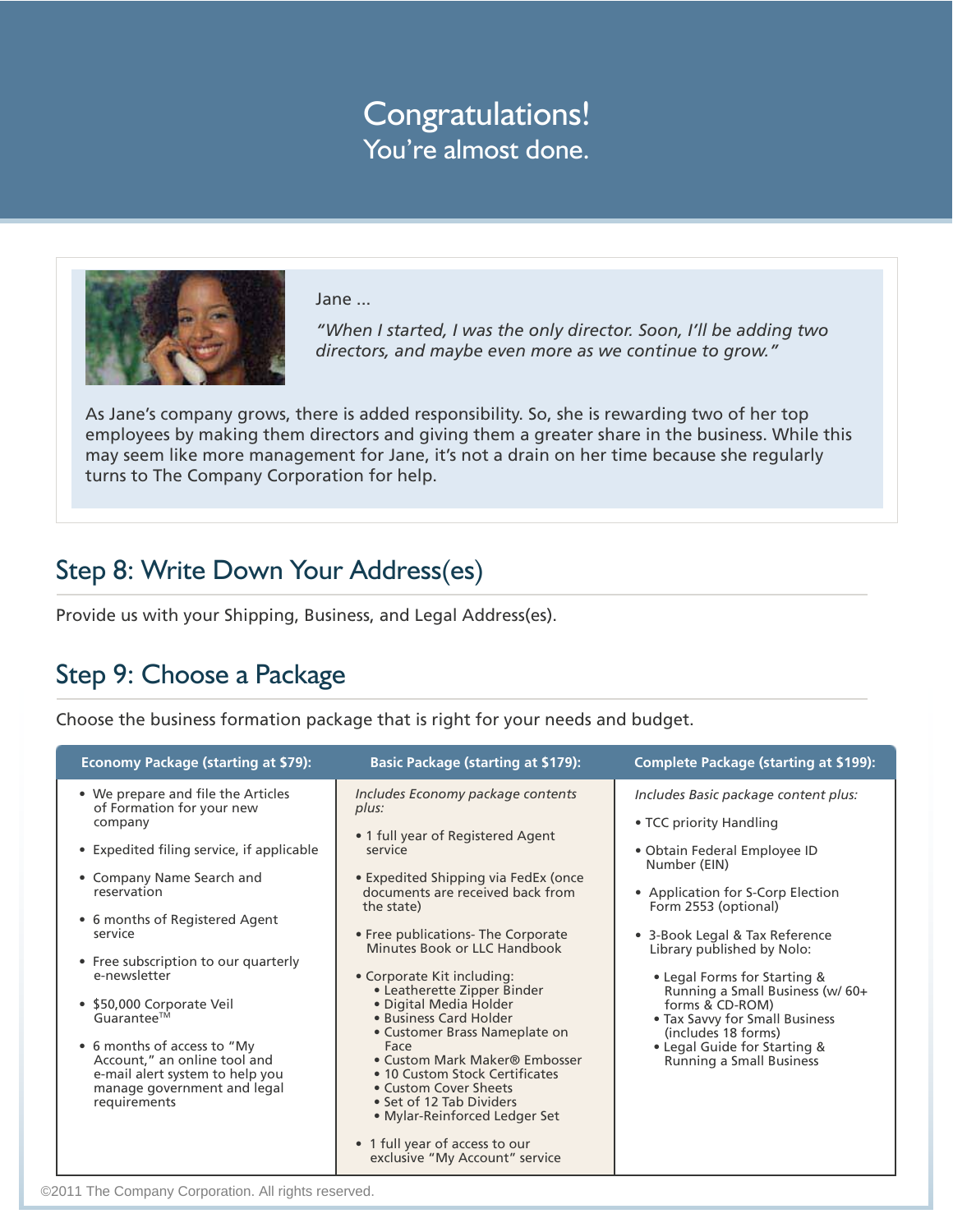### Step 10: Choose a Method of Payment

We accept credit cards as well as checks and money orders.

### Relax — the Hard Part is Over

Simply complete the order form at www.incorporate.com or call 800-209-0128. We'll do the rest, including preparing your filing documents, reviewing them for accuracy, and then submitting them to the state. The state will then return your official LLC or corporation documents to us. Upon receipt, we will perform a final review for accuracy and then immediately forward them back to you. It's that easy. It's also reliable, accurate, fast, and affordable.

One of the greatest benefits of working with The Company Corporation to manage your business is that we are the only company to provide a \$50,000 Guarantee\*. Follow our step-by-step guide after you incorporate, and if your company is sued and you are held personally liable because your corporate veil is pierced, we'll reimburse your company up to \$50,000 in legal fees.

If you have any additional questions, please don't hesitate to call a Business Specialist at 800-209-0128.

*\*Guarantee details, terms, and conditions are available at our website www.incorporate.com.*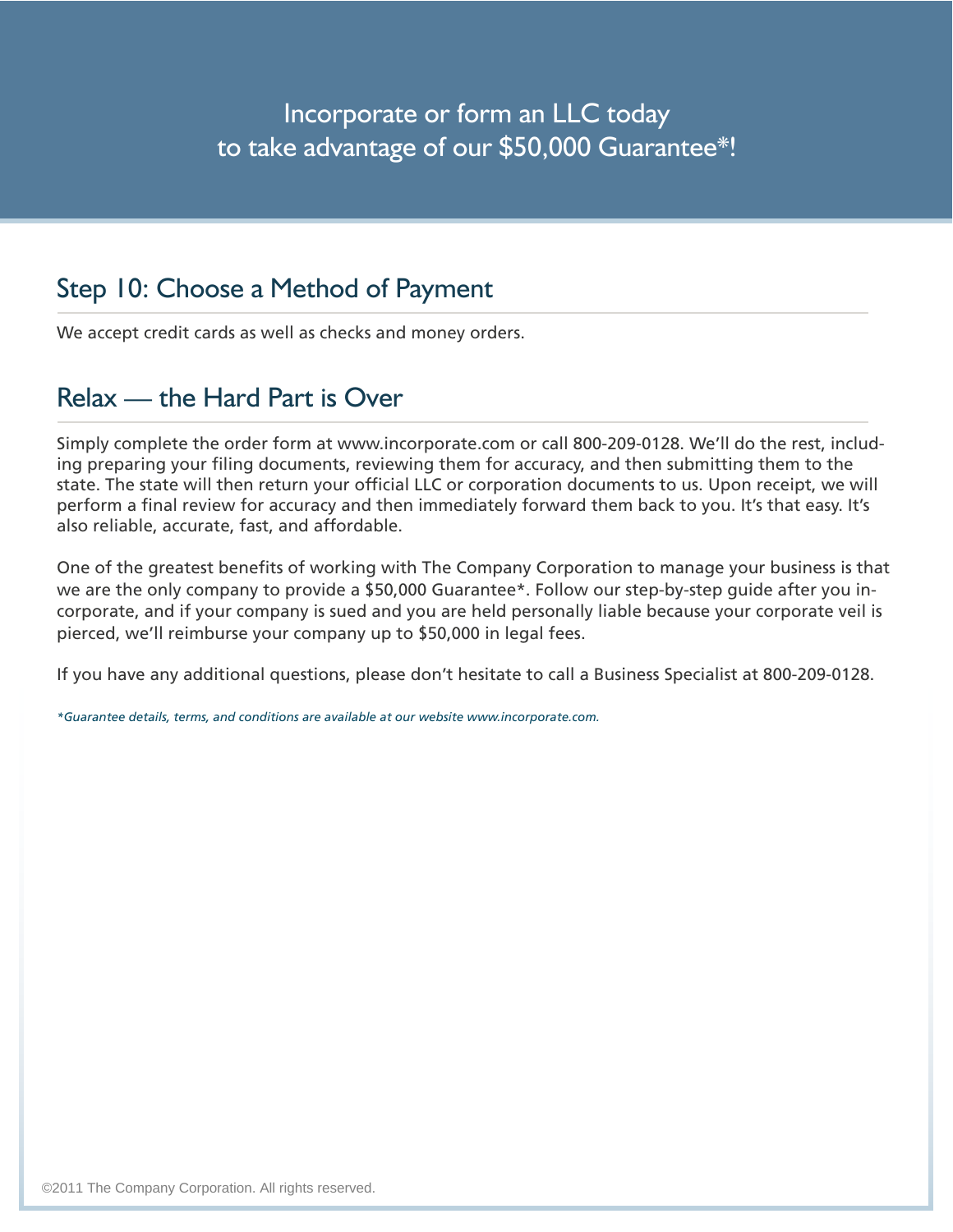#### **After you incorporate or form an LLC, you should also think about ...**

Being successful as a business owner means more than simply adding "LLC" or "Inc." to the end of your business name. That's why The Company Corporation works hard every day to incorporate what's right for you into the services we offer. As your business and needs grow, you can turn to us for:

- Employer Identification Number (EIN)
- Obtaining a Business License
- Continuing Registered Agent Service
- DBA/Fictitious Name
- Trademark search
- Registering your business with other states
- Corporate and LLC Amendments
- Operating Agreements
- Bylaws
- Business Credit Assistance
- Compliance Assistance to help you follow state rules and regulations
- Corporate kits and supplies for your existing corporation or LLC
- Certified copies of corporate and LLC documents and certificates including:
	- Certificates of Good Standing
	- Corporate or LLC Amendments
	- Articles of Incorporation or Certificate of LLC Formation
	- Annual Reports
	- Apostilles for Hague Convention countries
	- Cancellation or Dissolution

For more information, or to place an order for the services listed above: **Visit us: www.incorporate.com | Call: 800-209-0128**